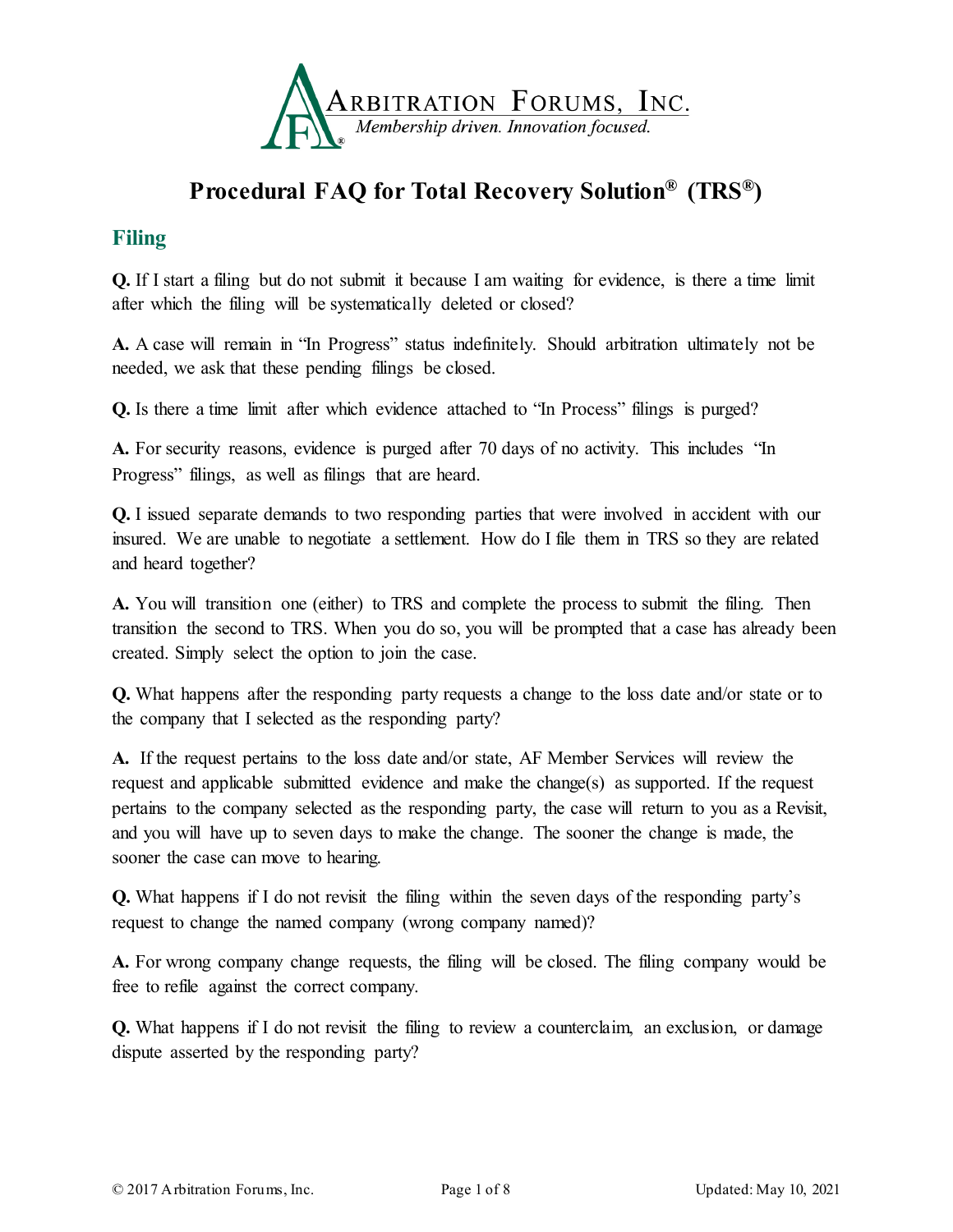

**A.** The case will be placed for hearing by an arbitrator (assuming there are no additional parties that need to respond).

**Q.** I submitted a TRS filing and now have a paid supplement. What recourse do I have since there are no amendments or reschedules in TRS?

**A.** You have options:

- Issue a demand for the supplement **after** the liability decision is received on the TRS filing. The adverse company may issue payment, based on the liability decision, if the supplement is not disputed.
- Submit the supplement in TRS. The initial liability decision will apply. The adverse company may only dispute the supplemental damages. NOTE: You can prepare the TRS submission for the supplement while waiting for the liability decision on the initial filing; however, you will not be able to actually submit the filing until the initial filing is heard.

NOTE: Supplemental damages can be submitted only if paid after the initial recovery filing was submitted and only if the liability decision on the initial filing allows for recovery.

**Q.** Why do I, as the recovering party, need to agree to reimburse my insured for any out-ofpocket expenses when policy limits is asserted?

**A.** When you agree to accept policy limits, you are, in effect, agreeing to eliminate the excess exposure for the adverse party's insured. However, if your insured has out-of-pocket expenses, he or she could initiate further action against the adverse party's insured for reimbursement since those expenses are not included in the arbitration damages. For this reason, if it is confirmed that out-of-pocket expenses exist, the adverse party will require the recovering party to agree to reimburse its insured for his or her expenses, thereby eliminating any possibility of excess exposure on the part of the adverse party's insured.

**Q.** Why am I able to select both "Collision" and "Comprehensive/OTC" coverages when filing a claim?

**A.** Vehicle damages do typically arise from one or the other, not both. When both coverages are selected, the user will be prompted to add two features – one that was paid under Collision; one that was paid under Comprehensive/OTC. If damages for only one feature are being submitted, the user can return to the Coverages section workflow step and delete the incorrect coverage.

**Q.** If the responding party impleads another responding party, am I able to amend my liability arguments to address this new party?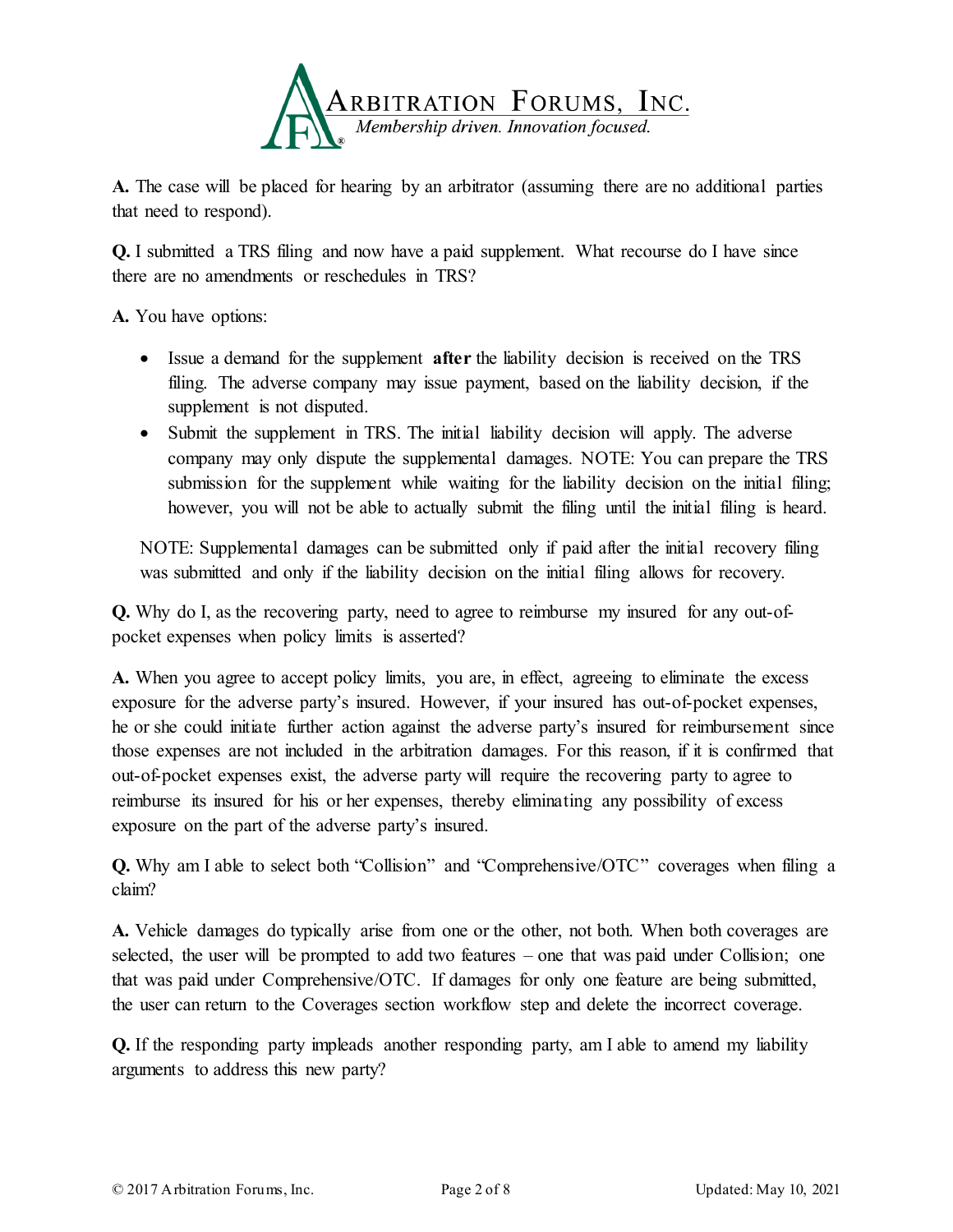

**A.** Yes, you will be able to revisit the case to enter liability arguments regarding the new party. You will also need to update your admitted liability for the new party.

**Q.** When filing features under both collision and PIP (or Med Pay), is there a way to "link" them to be heard together?

**A.** Rule 2-6 states, "only companion claims under the same coverage will be heard together and only when they are submitted together." Therefore, features filed under different coverages, i.e., an auto collision feature and a PIP feature cannot be linked or heard together; they will be heard separately. If a prior liability decision for a coverage feature is submitted as evidence on another coverage feature, it will not be binding on the subsequent filing but may be considered by the arbitrator along with all of the submitted evidence.

**Q.** May I withdraw a filing after I submit it?

**A.** Yes, if you initiated the filing, it may be withdrawn any time up to when the decision is published. NOTE: if the adverse party has filed its own feature damages, that filing's status might immediately change to Ready to Hear; you will be unable to refile your feature damages if you need to.

**Q**. May I join an existing case?

**A.** Yes, if the recovering party on the existing case grants permission. If you attempt to submit a case and receive a **Duplicate Case Check** message, first review the information to determine if it matches the case you are trying to file. If it does, you can discontinue the case and request to join the new case. Simply click "Next" and the **Discontinue Case Confirmation** message appears. Click "Submit" to discontinue the in-progress filing, and if you are not already a party of the existing case, TRS will send a request to the recovering party for you to join the case. After the recovering party accepts, you will be able to continue to file your claim. Evidence that has been uploaded to the discontinued case will automatically transfer to the existing case you joined, and you will receive an email confirmation of the discontinued case.

#### **Responding**

**Q.** How long do I have after a filing is submitted to respond?

**A.** Thirty (30) calendar days. The countdown of 30 days can be interrupted for any of the below situations:

- Incident Change Request Change of State or Loss Date
- Request to Remove Party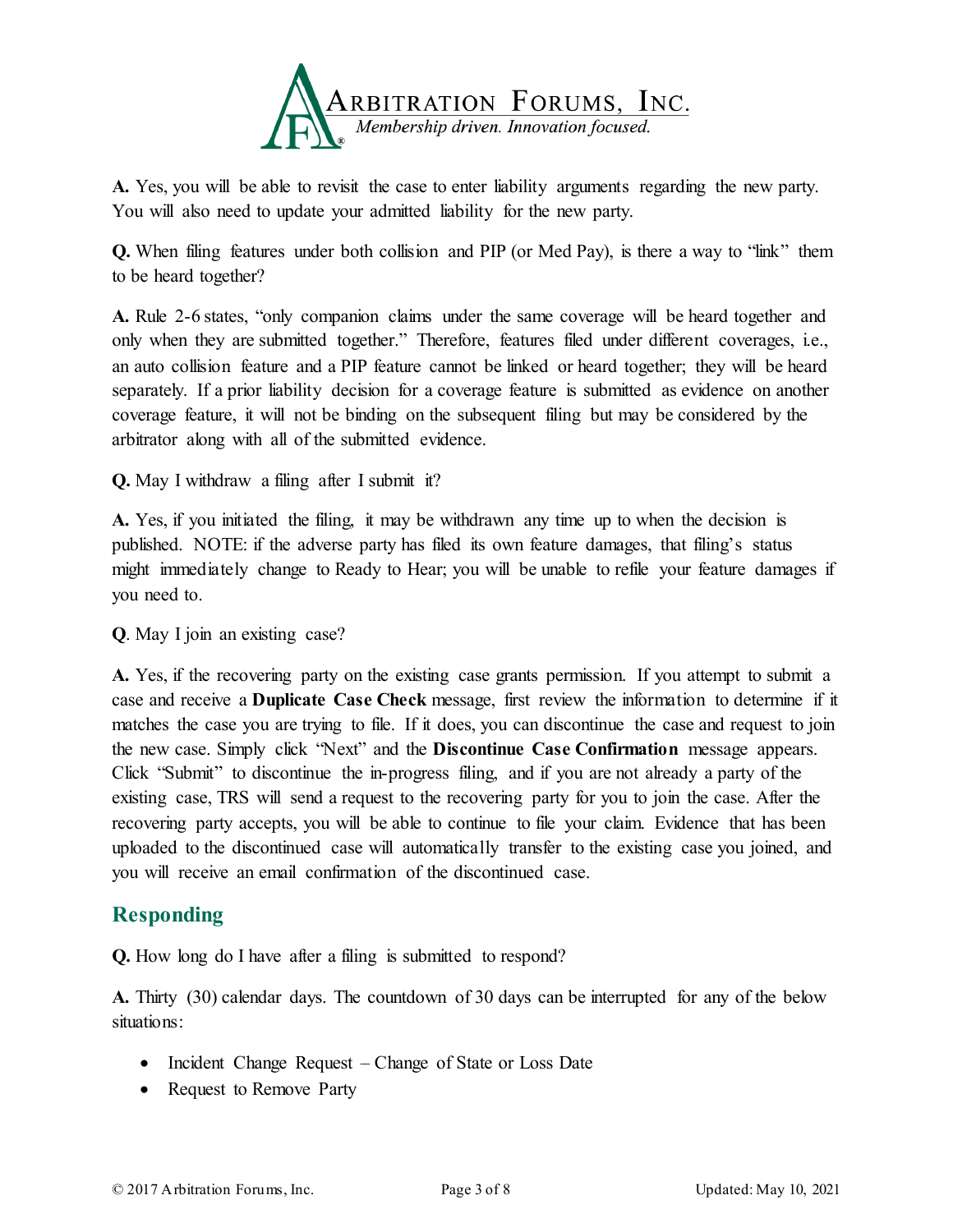

• Request to Disqualify (Does not expire – only an AF user can resolve)

Upon submission of one of the above requests, the due date is frozen and will resume after the request is processed or expires; a request will expire after seven days.

**Q.** Can I get an extension if more time is needed?

**A.** Yes, one 15-day extension (calendar days) can be requested by a responding party, as long as the response due date has not passed. If the last day ends on a Sunday or an AF holiday, it will be pushed to the next working day. A fee is charged for the extension.

**Q.** When TRS includes other coverages, how will extensions work when the recovering party submits a filing for Collision and another for PIP or Med Pay - possibly with multiple features (driver and two passengers)?

**A.** Extensions are applied and charged on a coverage basis. Given the above scenario, the responding party would be allowed to request (and be charged for) an extension on the Collision coverage filing and/or PIP coverage filing.

**Q.** Our insured sustained damages, but we will not conclude our claim until after the response deadline. Since there are no reschedules, will we lose our right to pursue our counterclaim? What about if I am waiting for salvage to sell?

**A.** No, you will not lose your recovery rights. The liability decision will be binding, so the adverse company should reimburse you based on it. If it doesn't pay the claim or it disputes your damages, you will be free to file arbitration in TRS since the claim was not concluded. If salvage is pending, you can enter your response information and indicate "Salvage Pending" under **Company-Paid Damages**. Last, since the liability decision will carry forward, the adverse company will only be able to dispute damages.

**Q.** After I submit my response, what actions will the recovering party be able to make in the filing?

**A.** Depending on which revisit option the recovering party selected, the available revisit reasons are:

- Refute an exclusion you raised, if applicable
- Refute your damages arguments, if damages are disputed
- Change its answers to the policy limits acceptance questions, if policy limits is asserted
- Dispute your damages, if your response includes counter-damages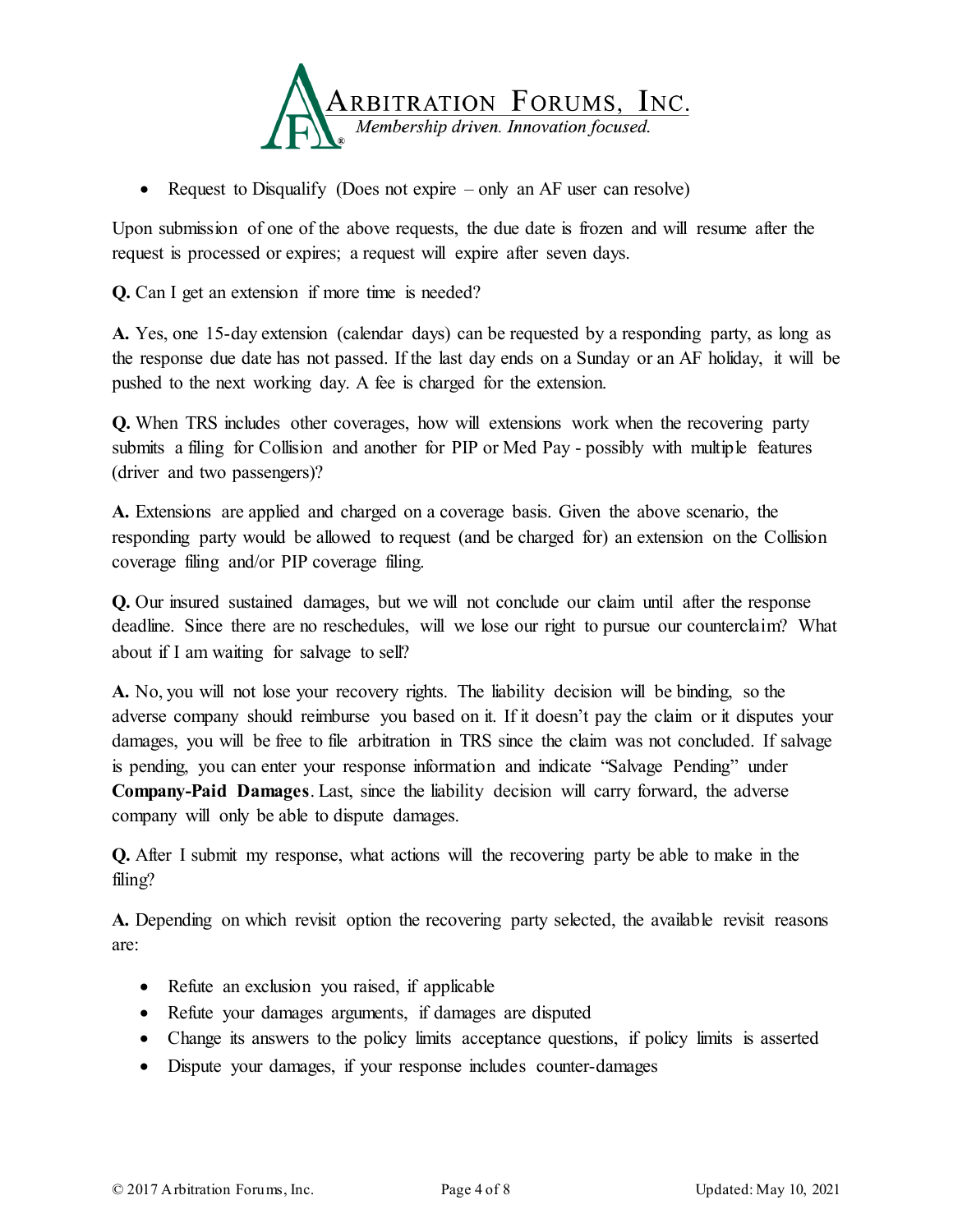

**Q.** Am I able to add evidence or update my liability arguments after I submit a filing or response?

**A.** You cannot amend your liability arguments after you submit your filing or response. The only actions allowed after submission are under a revisit. Regarding evidence, you are able to upload additional evidence items into the Evidence Manager (at occurrence level); however, you cannot attach new evidence to your filing or response after you submit it.

**Q.** When a recovering party submits supplemental damages (after an initial liability decision), do I have 30 days to respond?

**A.** The response time for a supplemental damages filing is seven days. It is shorter than the initial filing's response time, since liability has already been decided, and the sole issue is the supplemental damages. As such, less time should be needed to respond. An extension is available if more time is needed.

**Q.** What happens if my deferment is challenged?

**A**. Any challenges to the deferment will be sent immediately to an arbitrator for a ruling. The arbitrator will determine if the deferment should end or be allowed to continue. If the arbitrator decides the deferment should end, the case will be heard immediately. For this reason, we recommend submitting a complete case with the deferment challenge.

#### **Evidence**

**Q.** Will evidence marked as "viewable" in E-Subro Hub be viewable in TRS when the claim is submitted to arbitration?

**A.** The adverse party will not be able to view your evidence in TRS. If evidence has been marked as "Viewable" in E-Subro Hub, the adverse party may continue to view it in E-Subro Hub.

**Q.** I uploaded evidence and it appears in the Evidence Manager, but the decision says no evidence was submitted. What happened?

**A.** Evidence that has been uploaded **must be attached** to the case to be viewed by the arbitrator. Evidence is attached by selecting the "Attach Evidence" button found throughout the TRS platform, i.e., Liability Arguments, Exclusions, and Disputed Damages.

**Q.** Can video evidence be submitted?

**A.** Yes. The file size cannot exceed 40MB, and the acceptable file types are: .mov, .wmv, .avi, .mp4, and .vob. When submitting video evidence, you can either select "Video Evidence" as the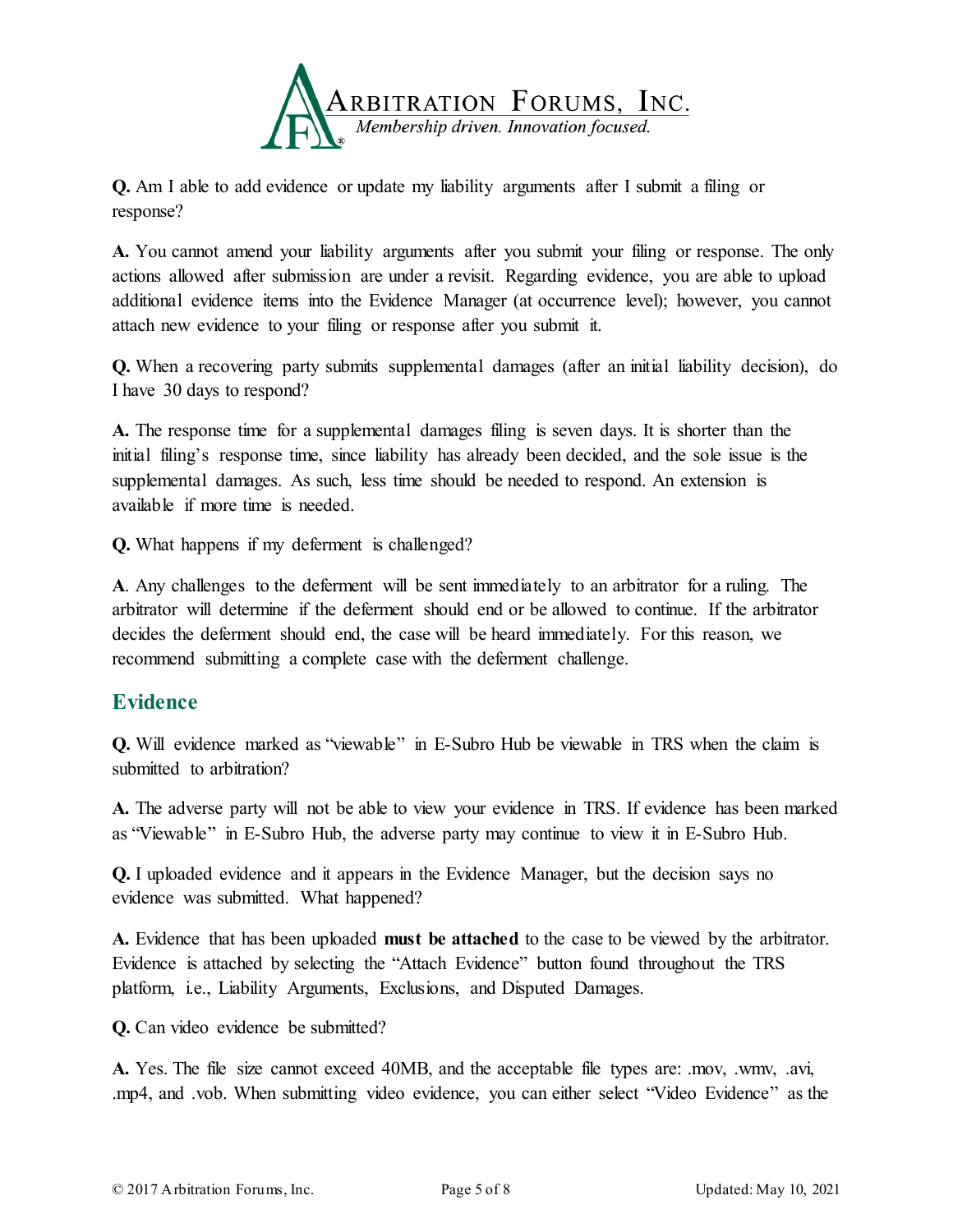

Evidence Type and add a description, i.e., security camera or dash cam view of loss; or select an applicable Evidence Type such as Statement-Driver if the video is your driver's account of the loss.

#### **Worklist**

**Q.** How long do cases remain on the Worklist?

**A.** Cases will remain on the Worklist for 70 days following the last activity. This applies to My Cases and My Company's Cases. Cases on My Watched Cases will stay there until the user removes it.

**Q.** What does "Needs Attention" on the Worklist mean?

A. These are cases that have an action pending, i.e., Revisit, Request for Information, or Response Due.

**Q.** I need to respond to a filing and "Enter Response" is not one of my options. Where is it?

**A.** The Worklist can be viewed two ways. You can view as cases or features. The Enter Response case action is viewable when you are in the Features view.

## **Hearing**

**Q.** How do I receive cases to hear?

**A.** If you are set up as a TRS arbitrator, you will pull cases from the Ready to Hear queue when you are ready. On the My Hearing Queue page, simply select Get Case to Hear (in the upper right hand corner). A case that matches your arbitrator profile will be automatically assigned.

**Q.** How many cases am I allowed to pull at one time?

**A.** This is set by your AF arbitration manager based on your expected productivity. To ensure the best possible case cycle time, it is preferred that you pull an amount of cases that you can hear that day. This prevents cases that other arbitrators can hear from sitting in queue.

**Q.** How long do I have to hear a case after I pull it?

**A.** Currently, cases will appear on your My Hearing Queue for five business days. The time to hear the case and submit your decision will be displayed in the Time Remaining column (Days; Hours; Minutes).

**Q.** What happens if I submit an arbitrator support inquiry while I am hearing the case?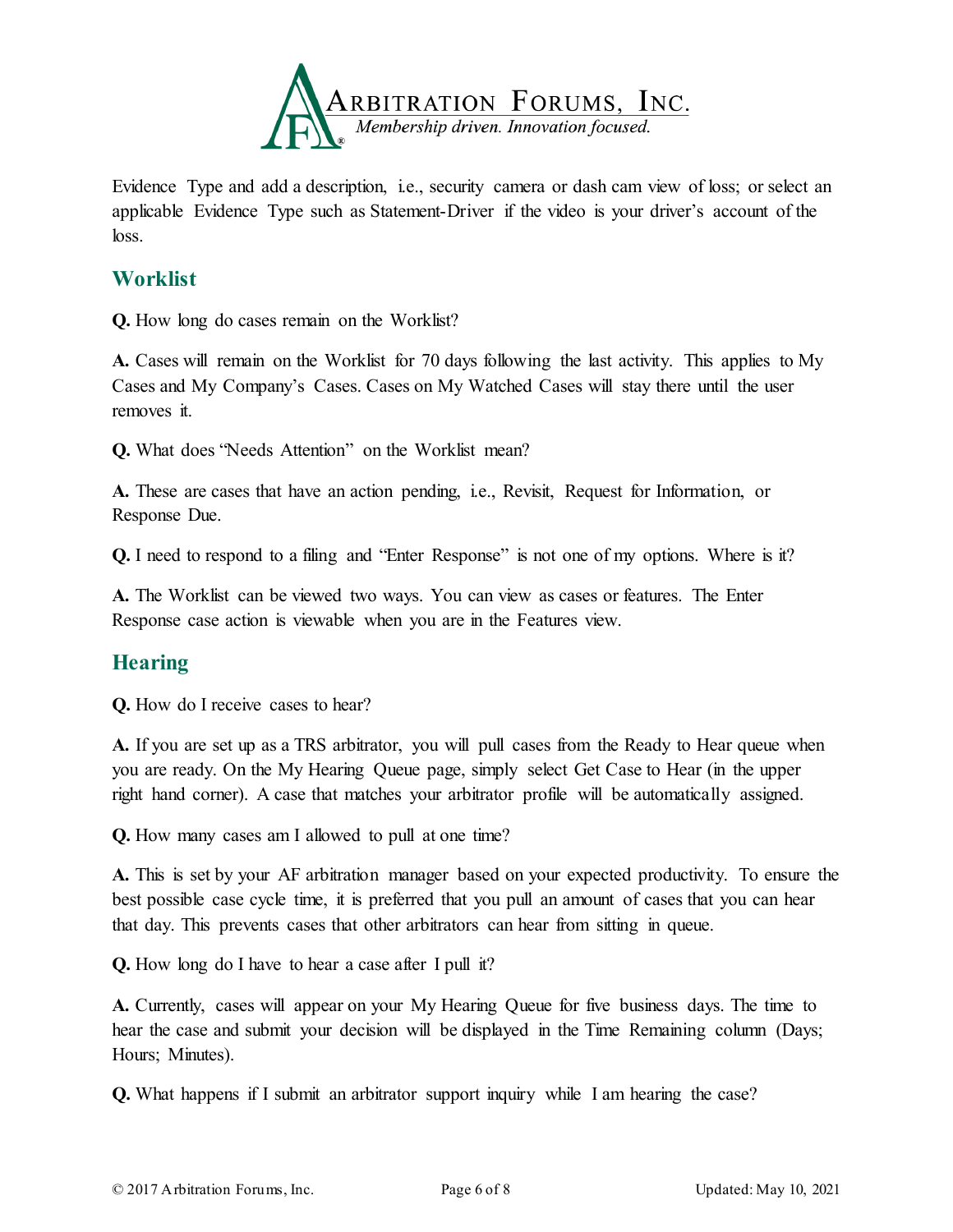

**A.** The time remaining (to hear the case) will pause until the inquiry is responded to; the time remaining will resume when the inquiry is closed. If you proceed to hear the case and submit your decision prior to receiving a response to your inquiry (i.e., you find your answer elsewhere), the arbitrator support inquiry will be automatically closed.

**Q.** I had three cases in my queue, and now there are two without me hearing any. What happened to the one case?

**A.** There are a few scenarios that would cause a case to be pulled from an arbitrator's queue. An email notification is sent to the arbitrator advising that the case has been pulled.

**Q.** Why are there different ways to view evidence?

**A.** Simply, to accommodate arbitrator preference. An arbitrator can click on and view each piece of evidence individually or click "View all Evidence" in a particular section and scroll through the evidence submitted by a party in that section. Also, there are different areas for the arbitrator to review evidence. Evidence can be attached with an exclusion, liability arguments, or damages.

**Q.** Why do I need to enter my liability decision twice?

**A.** TRS is designed to provide a single liability decision that will be binding unto the named parties for any subsequent filings, i.e., counterclaims, under that coverage, currently limited to filings under the Automobile Subrogation Arbitration Forum (Auto Forum). For this reason, you will need to determine liability for each party as a recovering party.

**Q.** I submitted my decision and had second thoughts. Am I able to retrieve it or pull it back?

**A.** Yes, your Arbitrator dashboard has a tab titled, "Submitted Decisions." Decisions are stored here for two hours.

**Q.** In driver-versus-driver cases where the evidence does not support liability for either party, does the arbitrator enter 0/0 or 0/100 (recovering party 100% liable for own damages)?

**A.** The liability percentage should be entered as 0% for each party since liability was unproven. The liability percent entries of 0% and 100% are only entered when a party has been proven to be 100% liable.

#### **Decisions**

**Q:** Alpha files against Beta only and a decision is rendered. Alpha is 100% liable for its own damages. Can Gamma file to recover its damages at a later time?

**A:** Yes, Gamma can file to recover against Alpha and Beta.